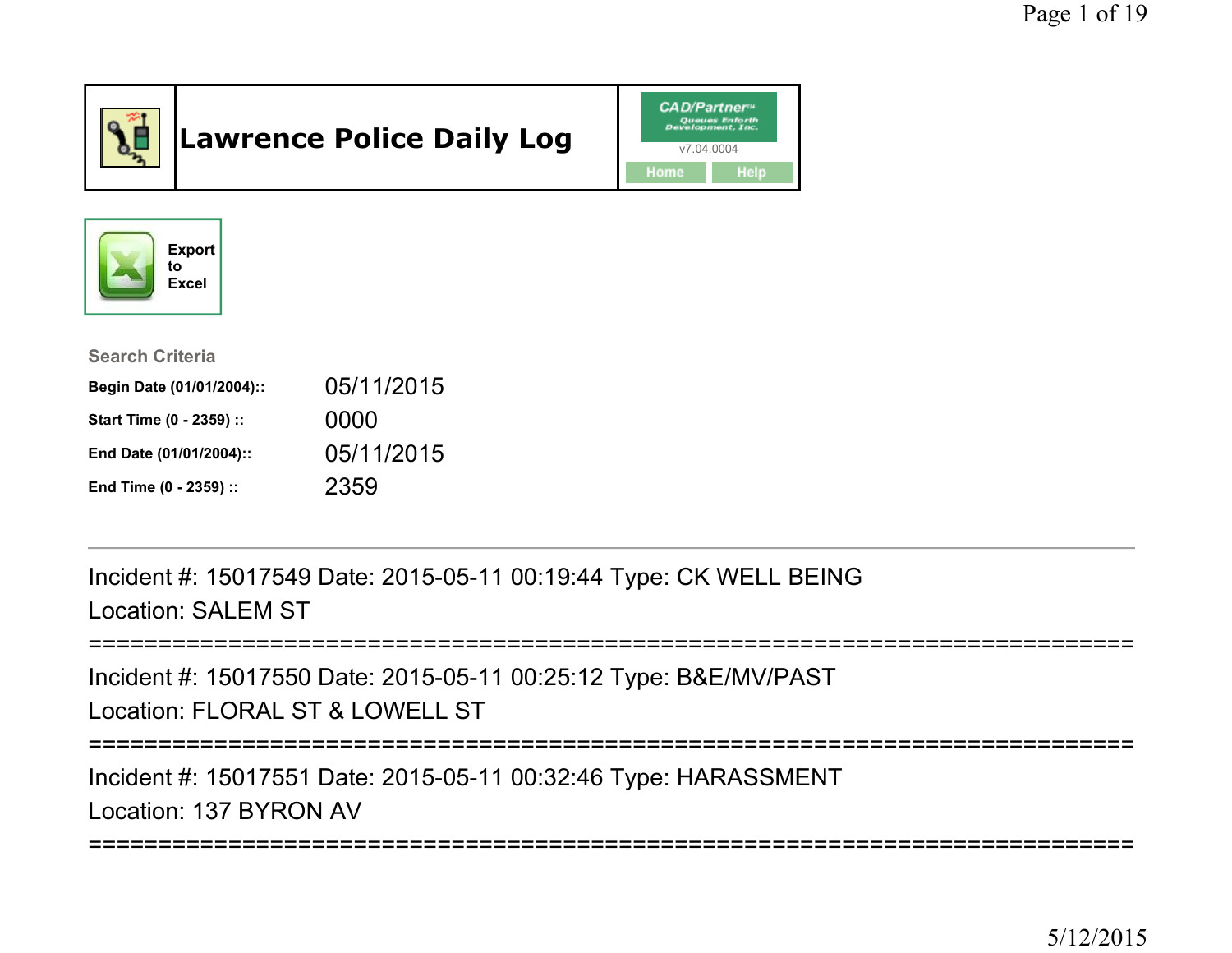Incident #: 15017552 Date: 2015-05-11 00:40:27 Type: M/V STOPLocation: RTE 114 & DURSO AV

===========================================================================

Incident #: 15017553 Date: 2015-05-11 00:44:04 Type: MAL DAMAGELocation: 27 MARLBORO ST

===========================================================================

Incident #: 15017554 Date: 2015-05-11 00:58:53 Type: SUS PERS/MVLocation: 24 SPRINGFIELD ST

===========================================================================

Incident #: 15017555 Date: 2015-05-11 01:09:58 Type: AUTO ACC/UNK PILocation: FREEDOM TIRE / 160 S BROADWAY

===========================================================================

Incident #: 15017556 Date: 2015-05-11 01:28:02 Type: SUS PERS/MVLocation: PARTHUM SCHOOL / 255 E HAVERHILL ST

===========================================================================

Incident #: 15017557 Date: 2015-05-11 01:34:30 Type: A&B D/W PASTLocation: 60 MARGIN ST

===========================================================================

Incident #: 15017558 Date: 2015-05-11 01:35:40 Type: DISTURBANCELocation: 16 TRENTON ST

===========================================================================

Incident #: 15017559 Date: 2015-05-11 02:00:42 Type: MAL DAMAGELocation: 90 LOWELL ST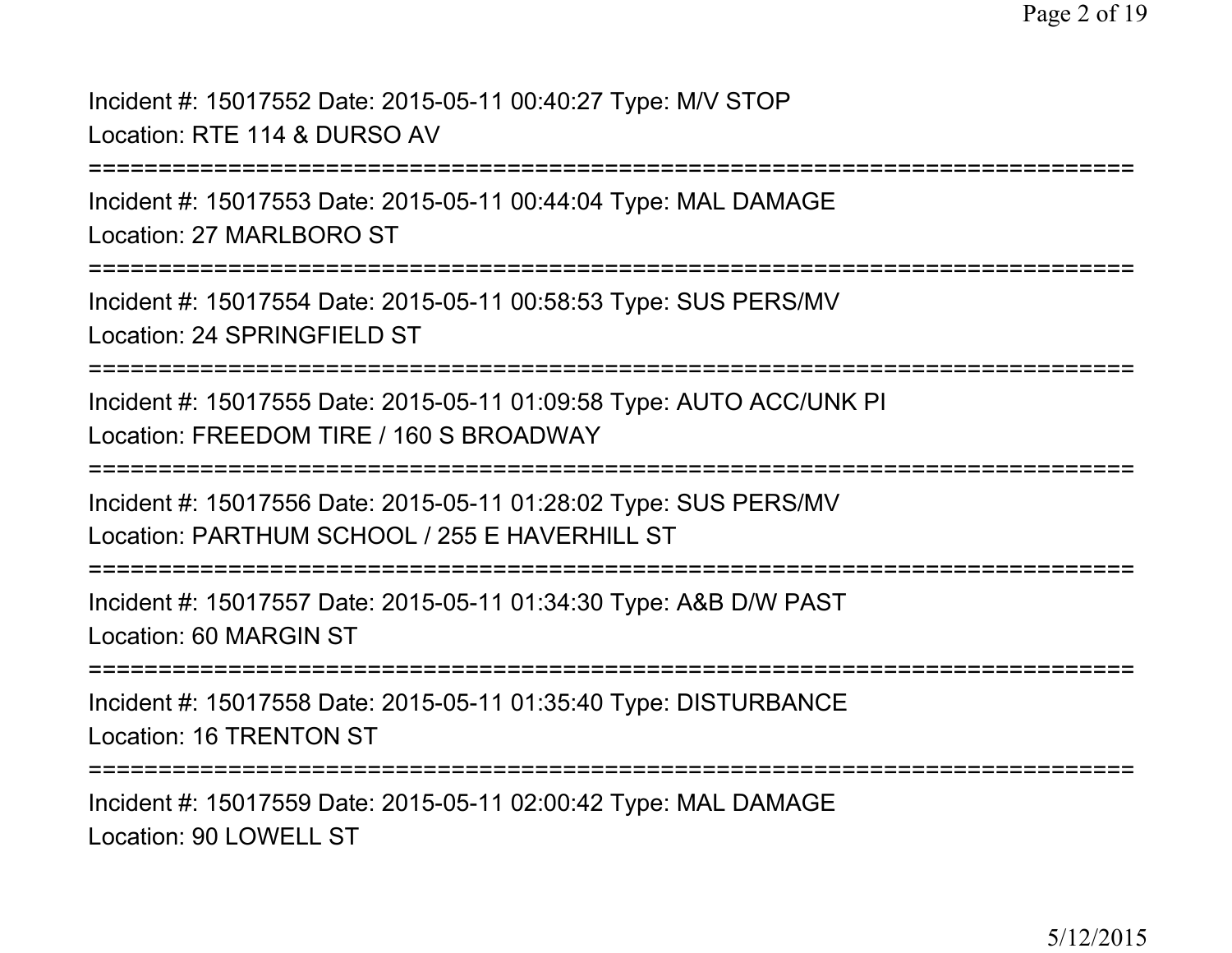Incident #: 15017560 Date: 2015-05-11 02:06:10 Type: FIGHT

Location: 20 BUNKERHILL ST

===========================================================================

Incident #: 15017561 Date: 2015-05-11 02:15:09 Type: DISORDERLYLocation: FARNHAM ST & FOSTER ST

```
===========================================================================
```
Incident #: 15017562 Date: 2015-05-11 03:05:40 Type: M/V STOPLocation: CROSS ST & CEDAR ST

===========================================================================

Incident #: 15017563 Date: 2015-05-11 03:09:26 Type: SUICIDE ATTEMPTLocation: LOAN USA / 92 BROADWAY

===========================================================================

Incident #: 15017564 Date: 2015-05-11 03:33:51 Type: GENERAL SERVLocation: 42 MORTON ST FL 1

===========================================================================

Incident #: 15017565 Date: 2015-05-11 04:05:01 Type: DISTURBANCELocation: 18 HIGH ST

===========================================================================

Incident #: 15017566 Date: 2015-05-11 04:36:30 Type: M/V STOPLocation: AMESBURY ST & COMMON ST

===========================================================================

Incident #: 15017567 Date: 2015-05-11 05:38:34 Type: CK WELL BEING

Location: TEDESCHI / 390 S UNION ST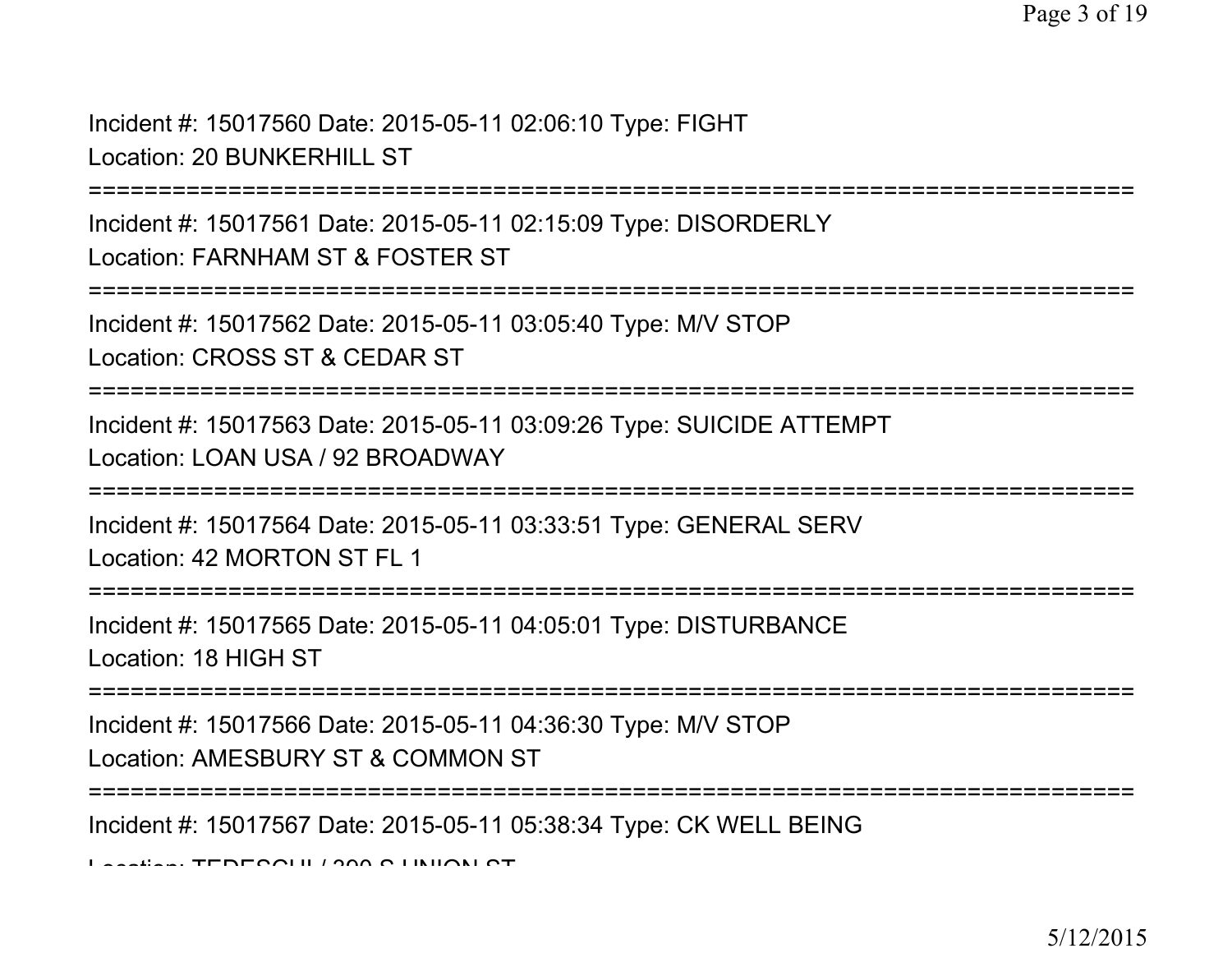| Incident #: 15017568 Date: 2015-05-11 06:21:18 Type: ALARMS<br>Location: EBLEN STORE / 490 ESSEX ST                |
|--------------------------------------------------------------------------------------------------------------------|
| Incident #: 15017569 Date: 2015-05-11 06:46:30 Type: ALARMS<br>Location: FAMILY SERVICES / 430 N CANAL ST          |
| Incident #: 15017570 Date: 2015-05-11 06:47:41 Type: ALARMS<br>Location: LAWRENCE BOYS + GIRLS CLUB / 136 WATER ST |
| Incident #: 15017571 Date: 2015-05-11 06:56:54 Type: TOW OF M/V<br>Location: METHUEN ST & MILL ST                  |
| Incident #: 15017572 Date: 2015-05-11 07:00:12 Type: TOW/REPOSSED<br>Location: 104 RIVER POINTE WY                 |
| Incident #: 15017573 Date: 2015-05-11 07:03:50 Type: AUTO ACC/PED<br>Location: CENTRAL BRIDGE / 0 AMESBURY ST      |
| Incident #: 15017574 Date: 2015-05-11 07:10:02 Type: ALARMS<br>Location: VOLTEK / 100 SHEPARD ST                   |
|                                                                                                                    |

Incident #: 15017575 Date: 2015-05-11 07:11:16 Type: SUS PERS/MV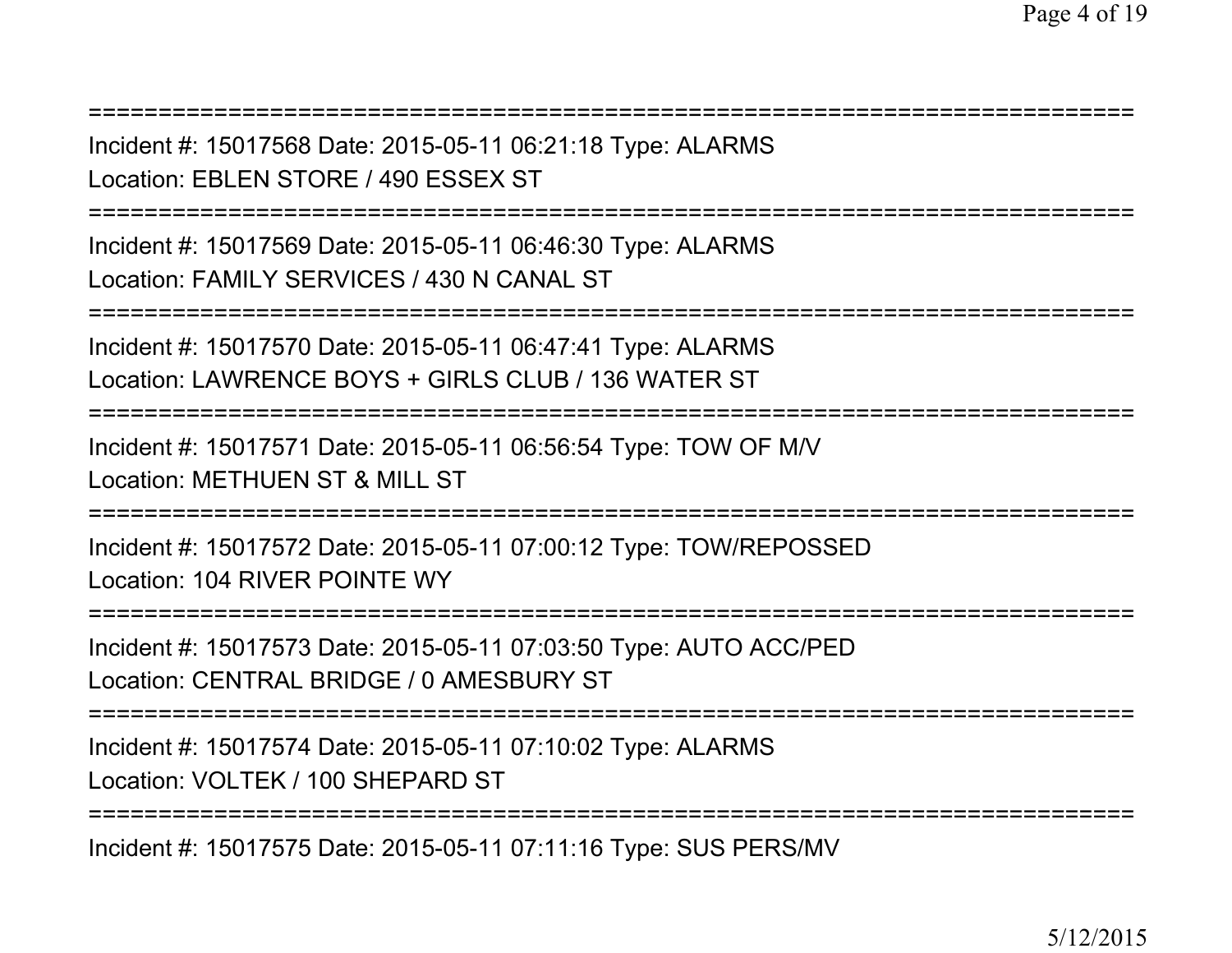===========================================================================

Incident #: 15017576 Date: 2015-05-11 07:12:53 Type: RECOV/STOL/MVLocation: 30 BEACONSFIELD ST

===========================================================================

Incident #: 15017577 Date: 2015-05-11 07:15:32 Type: UNWANTEDGUESTLocation: AMESBURY ST & COMMON ST

===========================================================================

Incident #: 15017578 Date: 2015-05-11 07:37:34 Type: ALARMSLocation: ESPERANZA ACADEMY / 198 GARDEN ST

===========================================================================

Incident #: 15017579 Date: 2015-05-11 07:57:54 Type: M/V STOP

Location: AMES ST & WATER ST

===========================================================================

Incident #: 15017580 Date: 2015-05-11 08:07:04 Type: M/V STOPLocation: DOYLE ST & WATER ST

===========================================================================

Incident #: 15017581 Date: 2015-05-11 08:09:15 Type: SUICIDE ATTEMPTLocation: 1018 ESSEX ST

===========================================================================

Incident #: 15017582 Date: 2015-05-11 08:14:19 Type: DISTURBANCELocation: 27 ORCHARD ST

===========================================================================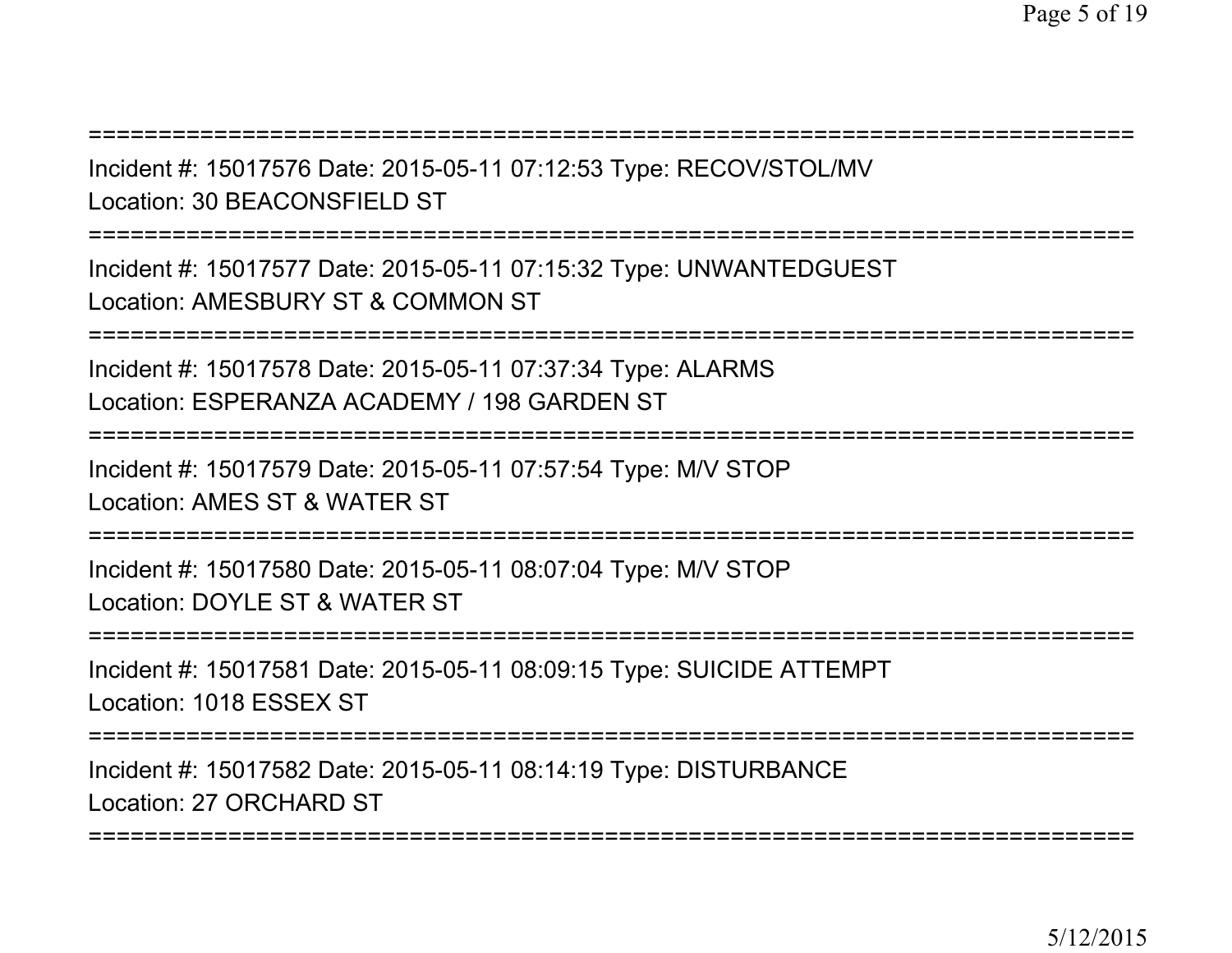## Location: 411 RIVERSIDE DR

===========================================================================

Incident #: 15017584 Date: 2015-05-11 09:18:52 Type: INVESTIGATIONLocation: 183 HAVERHILL ST

===========================================================================

Incident #: 15017585 Date: 2015-05-11 09:19:26 Type: 209A/VIOLATIONLocation: 46 E LAUREL ST

===========================================================================

Incident #: 15017586 Date: 2015-05-11 09:32:26 Type: INVESTIGATIONLocation: CITY HALL / 200 COMMON ST

```
===========================================================================
```
Incident #: 15017587 Date: 2015-05-11 09:37:34 Type: DISTURBANCELocation: 99 SUMMER ST

===========================================================================

Incident #: 15017588 Date: 2015-05-11 09:38:01 Type: 209A/VIOLATIONLocation: 2 APPLETON ST

===========================================================================

Incident #: 15017589 Date: 2015-05-11 09:42:58 Type: LARCENY/PASTLocation: 317 HAMPSHIRE ST #D

===========================================================================

Incident #: 15017590 Date: 2015-05-11 09:46:38 Type: A&B PASTLocation: 141 OXFORD ST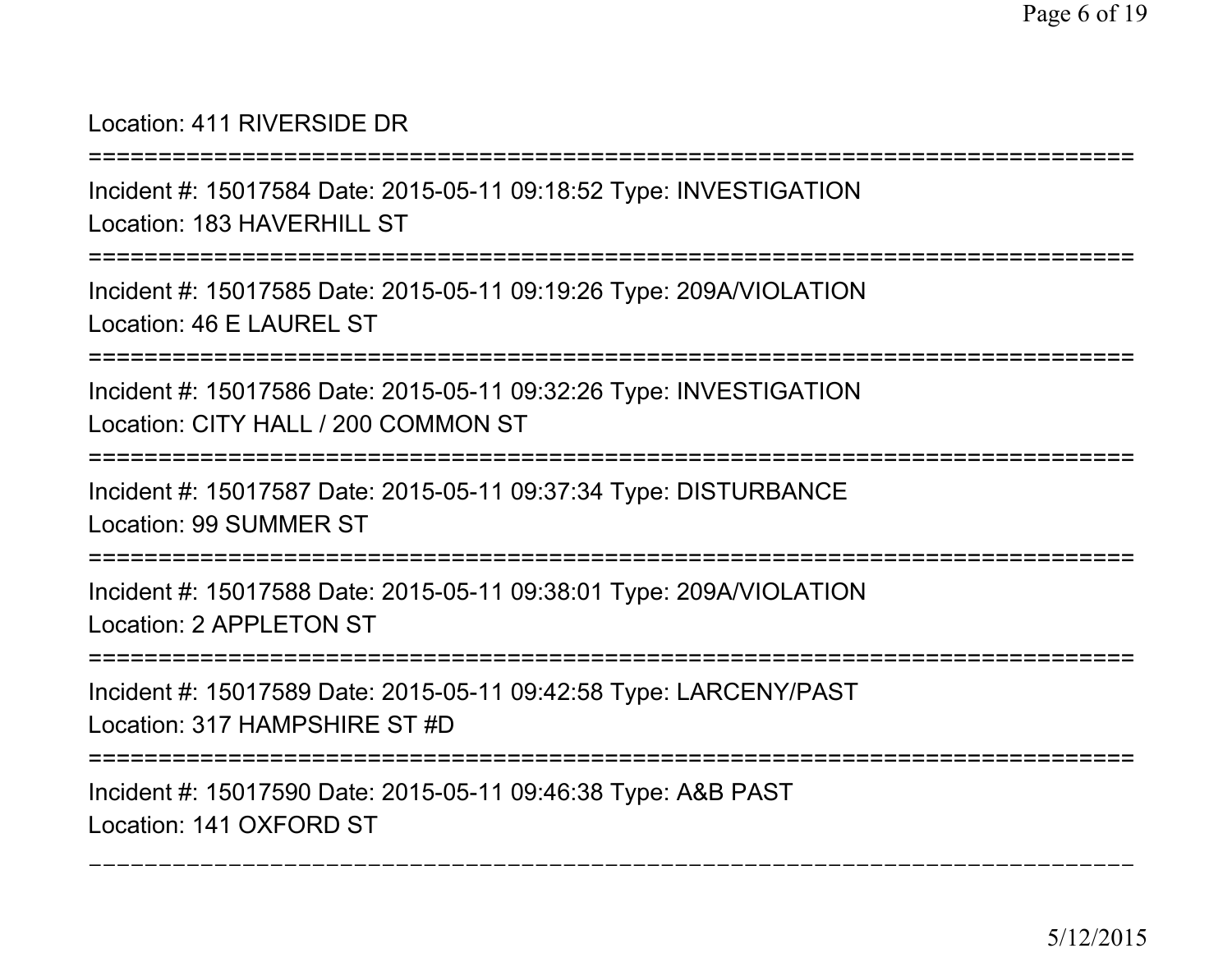Incident #: 15017591 Date: 2015-05-11 09:47:08 Type: M/V STOPLocation: 45 TREMONT ST

===========================================================================

Incident #: 15017592 Date: 2015-05-11 09:47:59 Type: AUTO ACC/NO PILocation: S BROADWAY & SALEM ST

```
===========================================================================
```
Incident #: 15017593 Date: 2015-05-11 09:50:20 Type: MEDIC SUPPORTLocation: LEAHY SCHOOL / 100 ERVING AV

===========================================================================

Incident #: 15017594 Date: 2015-05-11 10:00:34 Type: M/V STOPLocation: 205 BROADWAY

===========================================================================

Incident #: 15017595 Date: 2015-05-11 10:01:30 Type: TOW OF M/V

Location: 83 F HAVERHILL ST

===========================================================================

Incident #: 15017596 Date: 2015-05-11 10:11:23 Type: M/V STOPLocation: 266 BROADWAY

===========================================================================

Incident #: 15017597 Date: 2015-05-11 10:14:00 Type: INVESTIGATIONLocation: 599 CANAL ST

===========================================================================

Incident #: 15017598 Date: 2015-05-11 10:28:03 Type: SUS PERS/MVLocation: ALLSTON ST & HIGH ST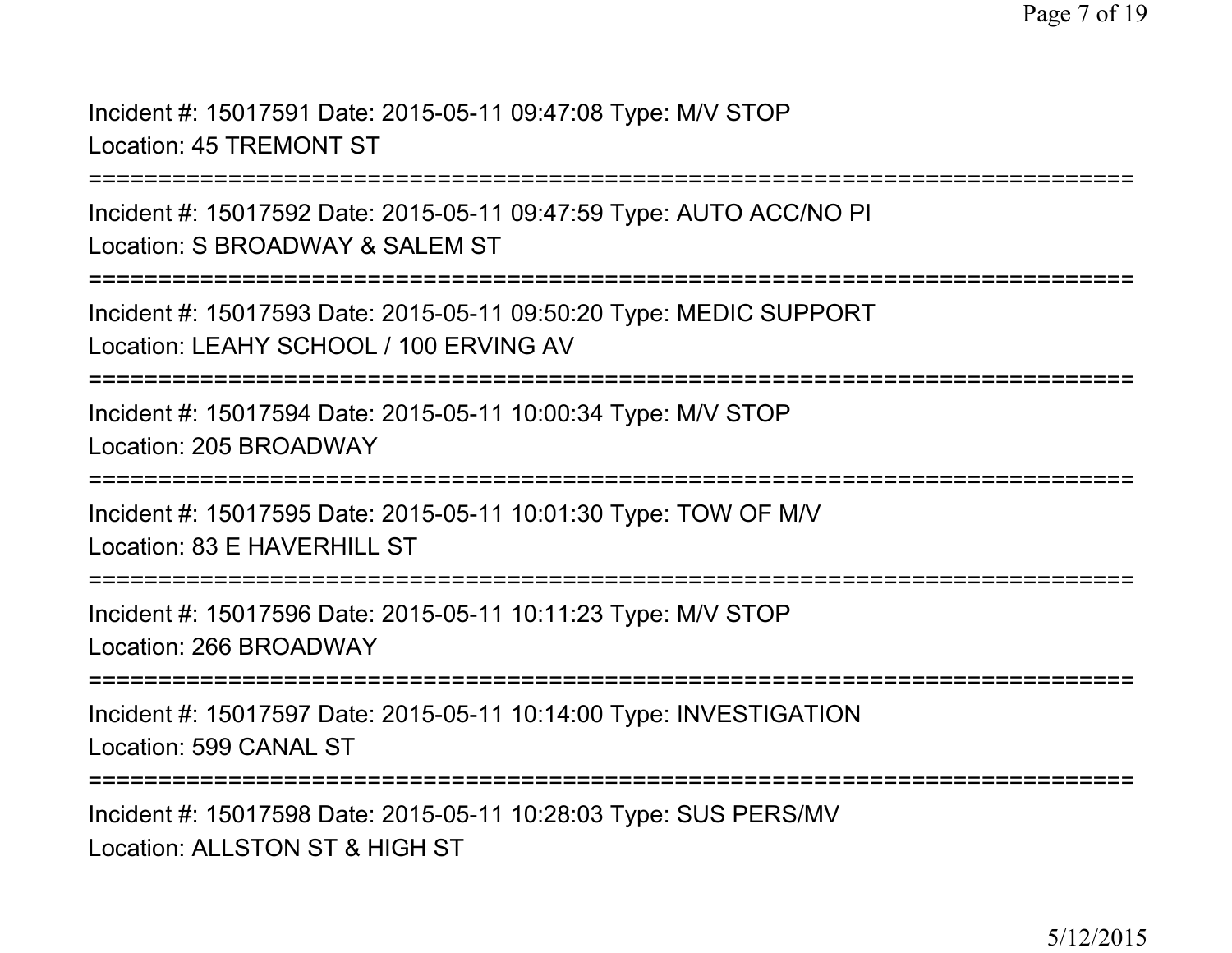Incident #: 15017599 Date: 2015-05-11 10:29:38 Type: SUS PERS/MVLocation: E HAVERHILL ST & FERRY ST

===========================================================================

Incident #: 15017600 Date: 2015-05-11 10:36:04 Type: M/V STOPLocation: 249 BROADWAY

===========================================================================

Incident #: 15017601 Date: 2015-05-11 10:51:50 Type: STOL/MV/PASLocation: 27 BUTLER ST

===========================================================================

Incident #: 15017602 Date: 2015-05-11 10:56:16 Type: M/V STOPLocation: 205 BROADWAY

===========================================================================

Incident #: 15017603 Date: 2015-05-11 10:57:44 Type: DOMESTIC/PROGLocation: 101 S BOWDOIN ST

===========================================================================

Incident #: 15017604 Date: 2015-05-11 11:13:51 Type: CK WELL BEINGLocation: 11 AYER RD

===========================================================================

Incident #: 15017605 Date: 2015-05-11 11:45:45 Type: WARRANT SERVELocation: 169 LAWRENCE ST FL 1

===========================================================================

Incident #: 15017606 Date: 2015-05-11 11:48:36 Type: CK WELL BEING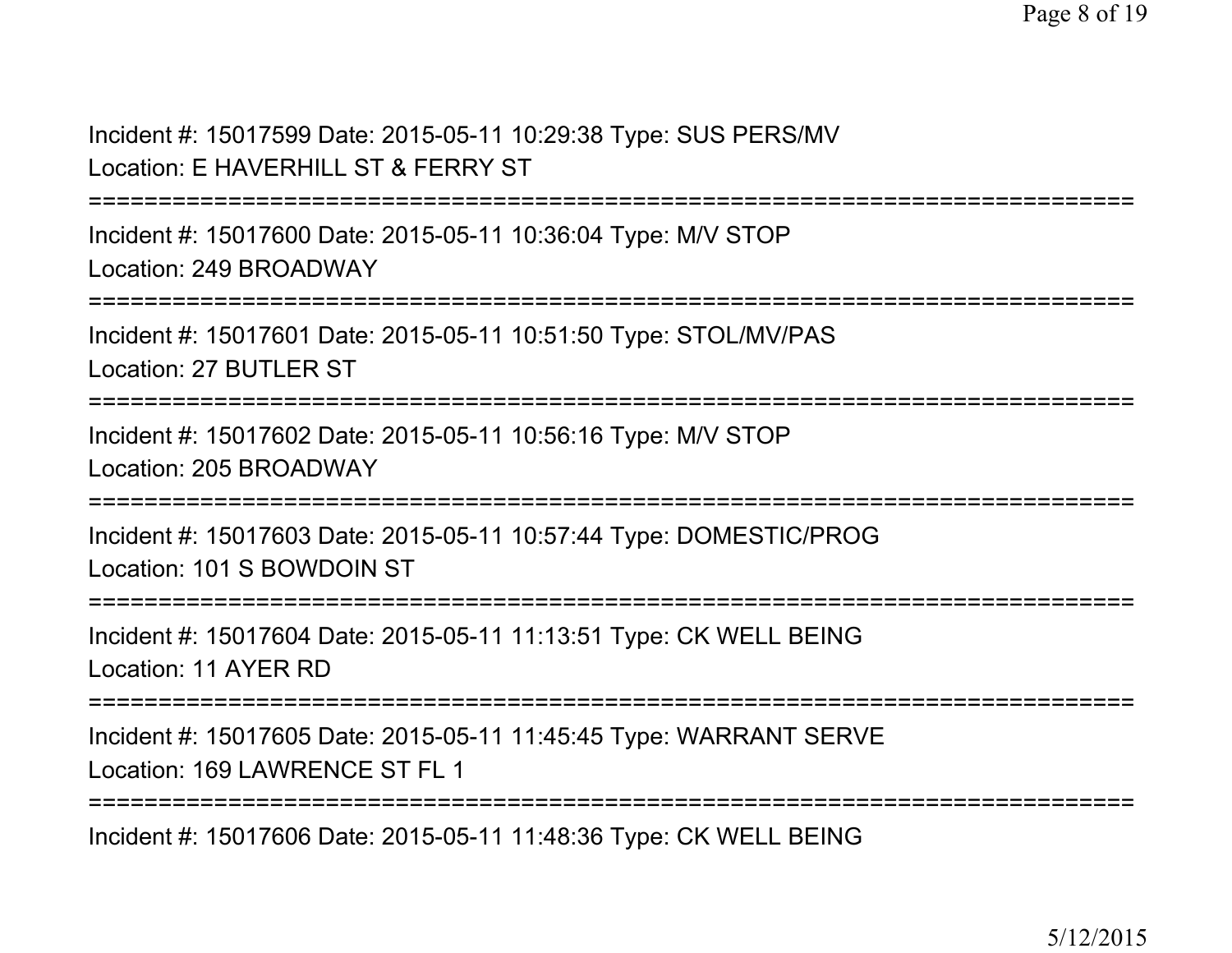===========================================================================Incident #: 15017607 Date: 2015-05-11 12:36:26 Type: LARCENY/PASTLocation: 268 HAMPSHIRE ST #1ST===========================================================================Incident #: 15017609 Date: 2015-05-11 12:51:34 Type: KEEP PEACELocation: LITTLE CEASARS / 160 WINTHROP AV ===========================================================================Incident #: 15017608 Date: 2015-05-11 12:51:49 Type: ALARM/HOLDLocation: 590 ESSEX ST===========================================================================Incident #: 15017610 Date: 2015-05-11 13:00:06 Type: ALARM/BURGLocation: 241 BROADWAY===========================================================================Incident #: 15017611 Date: 2015-05-11 13:18:40 Type: LOUD NOISELocation: BRUCE SCHOOL / 135 BUTLER ST===========================================================================Incident #: 15017612 Date: 2015-05-11 13:32:10 Type: M/V STOPLocation: CANAL ST & HAMPSHIRE ST===========================================================================Incident #: 15017613 Date: 2015-05-11 13:36:29 Type: MEDIC SUPPORTLocation: 10 MONMOUTH ST===========================================================================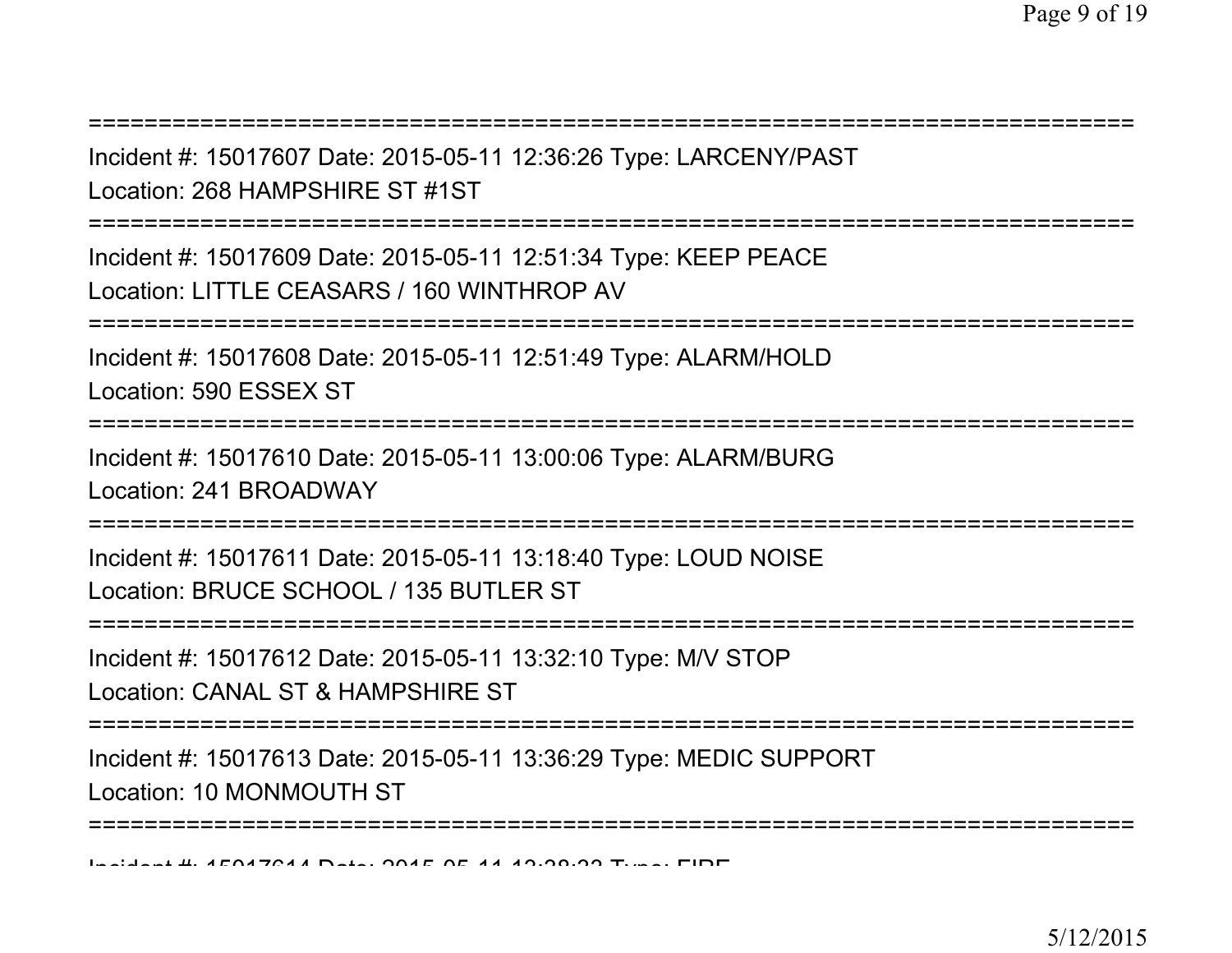## Location: 105 TREMONT ST

===========================================================================

Incident #: 15017615 Date: 2015-05-11 13:39:22 Type: 209A/VIOLATIONLocation: 2 MUSEUM SQ

===========================================================================

Incident #: 15017616 Date: 2015-05-11 13:39:39 Type: ALARM/BURGLocation: SPANISH FREE CHURCH / 370 ESSEX ST

===========================================================================

Incident #: 15017617 Date: 2015-05-11 14:18:57 Type: DOMESTIC/PROGLocation: COMMON ST & NEWBURY ST

===========================================================================

Incident #: 15017618 Date: 2015-05-11 14:30:53 Type: MEDIC SUPPORTLocation: ASHANTI CAFE / 64 COMMON ST

===========================================================================

Incident #: 15017620 Date: 2015-05-11 14:32:15 Type: B&E/MV/PASTLocation: LAWLOR SCHOOL / 4 LEXINGTON ST

===========================================================================

Incident #: 15017619 Date: 2015-05-11 14:35:04 Type: AUTO ACC/NO PILocation: EUTAW ST & PARK ST

===========================================================================

Incident #: 15017621 Date: 2015-05-11 14:54:45 Type: M/V STOPLocation: ALDER ST & JUNIPER ST

===========================================================================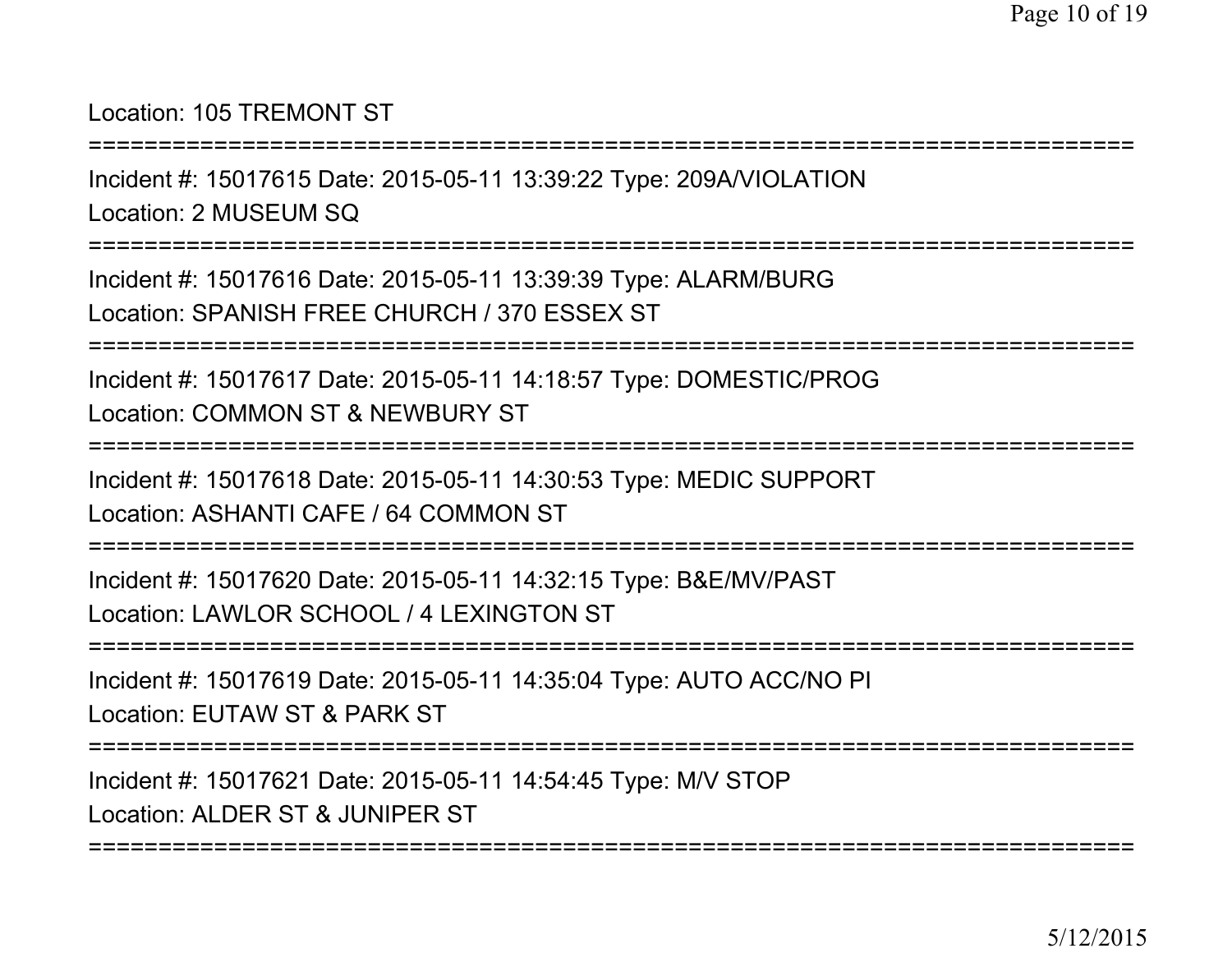#### Location: 4 STEARNS AV

```
===========================================================================
```
Incident #: 15017623 Date: 2015-05-11 15:05:38 Type: SUS PERS/MVLocation: MANCHESTER ST & WEST ST

```
===========================================================================
```
Incident #: 15017624 Date: 2015-05-11 15:12:00 Type: MV/BLOCKINGLocation: OAK ST & SHORT ST

===========================================================================

Incident #: 15017625 Date: 2015-05-11 15:16:52 Type: M/V STOPLocation: LAWRENCE ST & LOWELL ST

===========================================================================

Incident #: 15017626 Date: 2015-05-11 15:38:18 Type: M/V STOPLocation: 74 FOSTER ST

===========================================================================

Incident #: 15017627 Date: 2015-05-11 15:38:34 Type: ALARMSLocation: 2 SARATOGA ST

```
===========================================================================
```
Incident #: 15017628 Date: 2015-05-11 15:38:36 Type: SUS PERS/MVLocation: 17 HILLSIDE AV

```
===========================================================================
```
Incident #: 15017629 Date: 2015-05-11 15:50:11 Type: M/V STOPLocation: ANDOVER ST & S BROADWAY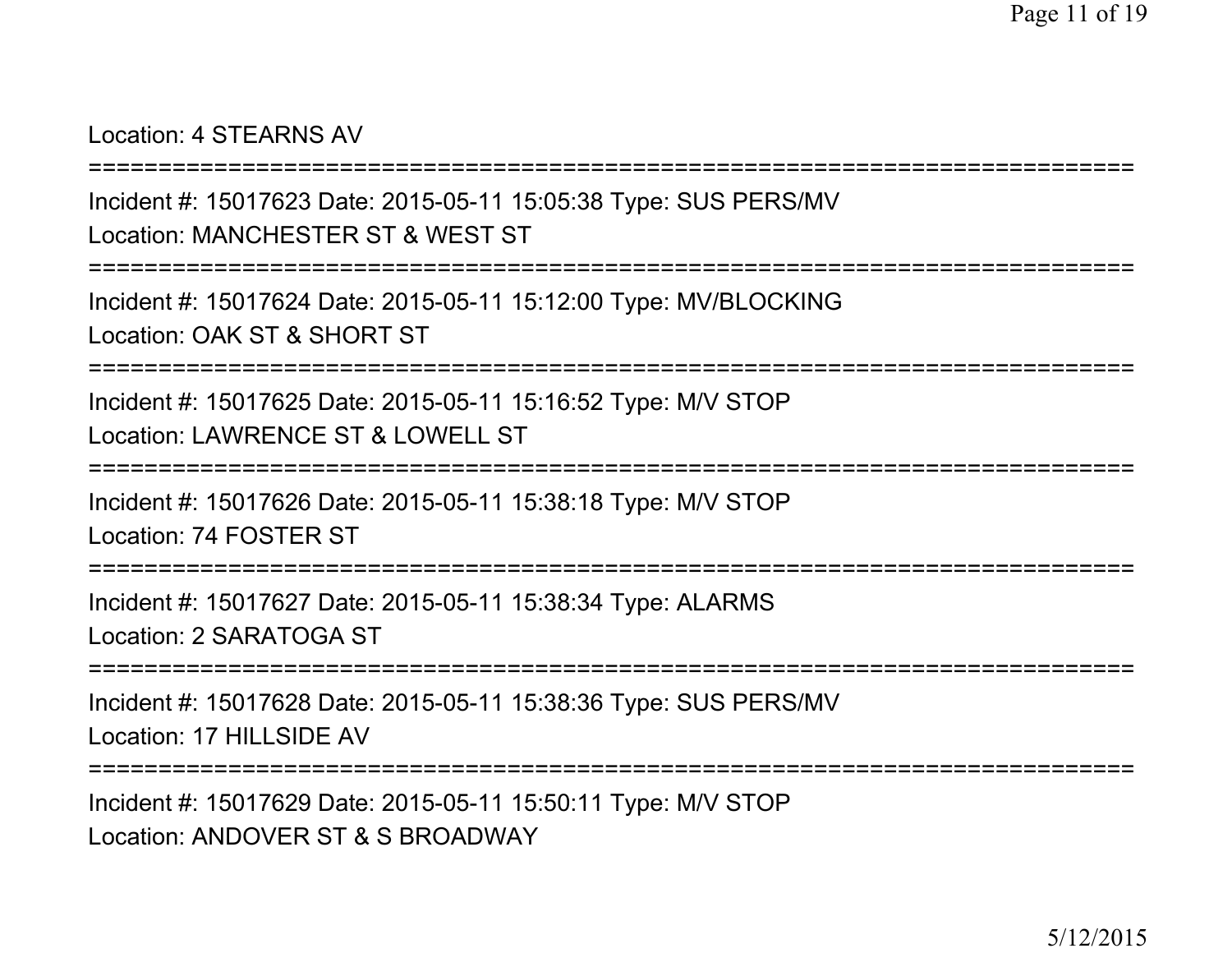Incident #: 15017630 Date: 2015-05-11 15:58:22 Type: LARCENY/PASTLocation: 43 JEFFERSON ST

===========================================================================

Incident #: 15017631 Date: 2015-05-11 16:08:43 Type: LOST PROPERTYLocation: 94 SUMMER ST

==================

Incident #: 15017632 Date: 2015-05-11 16:55:45 Type: DISTURBANCELocation: 700 ESSEX ST

===========================================================================

Incident #: 15017633 Date: 2015-05-11 16:58:48 Type: CK WELL BEINGLocation: MCDONALDS / 50 BROADWAY

===========================================================================

Incident #: 15017634 Date: 2015-05-11 17:15:52 Type: ALARM/BURGLocation: CURRENCY CLOTHING / 590 ESSEX ST

===========================================================================

Incident #: 15017635 Date: 2015-05-11 17:21:20 Type: MV/BLOCKINGLocation: 11 WINTHROP AV

===========================================================================

Incident #: 15017636 Date: 2015-05-11 17:33:20 Type: GUN CALLLocation: 21 BOSTON ST

===========================================================================

Incident #: 15017637 Date: 2015-05-11 17:34:00 Type: AUTO ACC/NO PI

 $L_{\text{sc}}$   $\frac{1}{2}$   $\frac{1}{2}$   $\frac{1}{2}$   $\frac{1}{2}$   $\frac{1}{2}$   $\frac{1}{2}$   $\frac{1}{2}$   $\frac{1}{2}$   $\frac{1}{2}$   $\frac{1}{2}$   $\frac{1}{2}$   $\frac{1}{2}$   $\frac{1}{2}$   $\frac{1}{2}$   $\frac{1}{2}$   $\frac{1}{2}$   $\frac{1}{2}$   $\frac{1}{2}$   $\frac{1}{2}$   $\frac{1}{2}$   $\frac{1}{2}$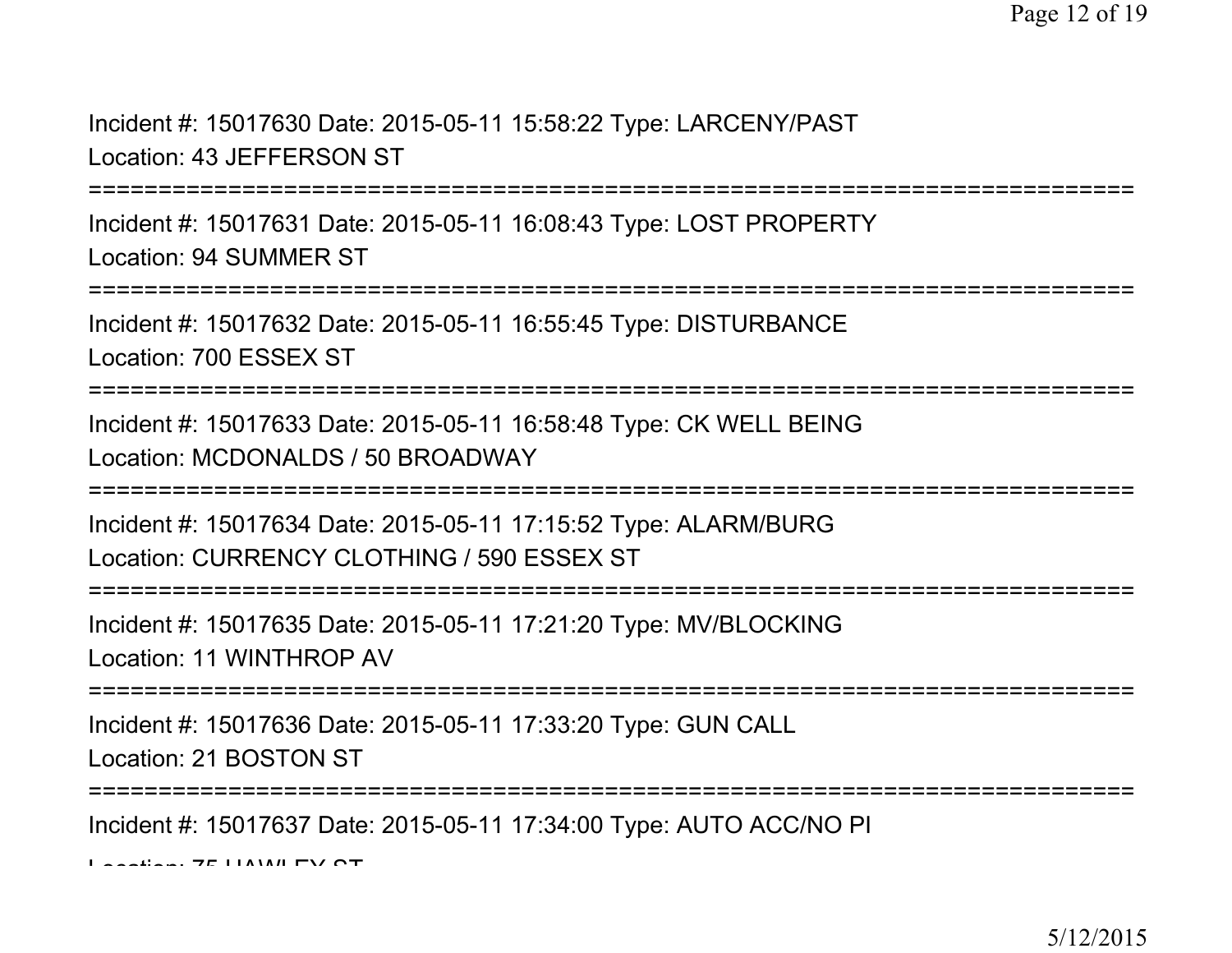| Incident #: 15017638 Date: 2015-05-11 17:53:24 Type: M/V STOP<br>Location: BROADWAY & LOWELL ST                                        |
|----------------------------------------------------------------------------------------------------------------------------------------|
| Incident #: 15017639 Date: 2015-05-11 18:09:16 Type: M/V STOP<br>Location: BROADWAY & CEDAR ST<br>;=================================== |
| Incident #: 15017640 Date: 2015-05-11 18:15:05 Type: SUS PERS/MV<br>Location: 276 BROADWAY FL 3RD                                      |
| Incident #: 15017642 Date: 2015-05-11 18:30:59 Type: ALARM/BURG<br>Location: MILL DIRECT TEXTILES / 15 UNION ST FL 3                   |
| Incident #: 15017641 Date: 2015-05-11 18:31:10 Type: M/V STOP<br>Location: HAMPSHIRE ST & LOWELL ST                                    |
| Incident #: 15017643 Date: 2015-05-11 18:35:03 Type: WARRANT SERVE<br>Location: 278 BROADWAY                                           |
| Incident #: 15017644 Date: 2015-05-11 19:23:47 Type: M/V STOP<br>Location: FARNHAM ST & PHILLIPS ST                                    |
|                                                                                                                                        |

Incident #: 15017645 Date: 2015-05-11 19:28:39 Type: WARRANT SERVE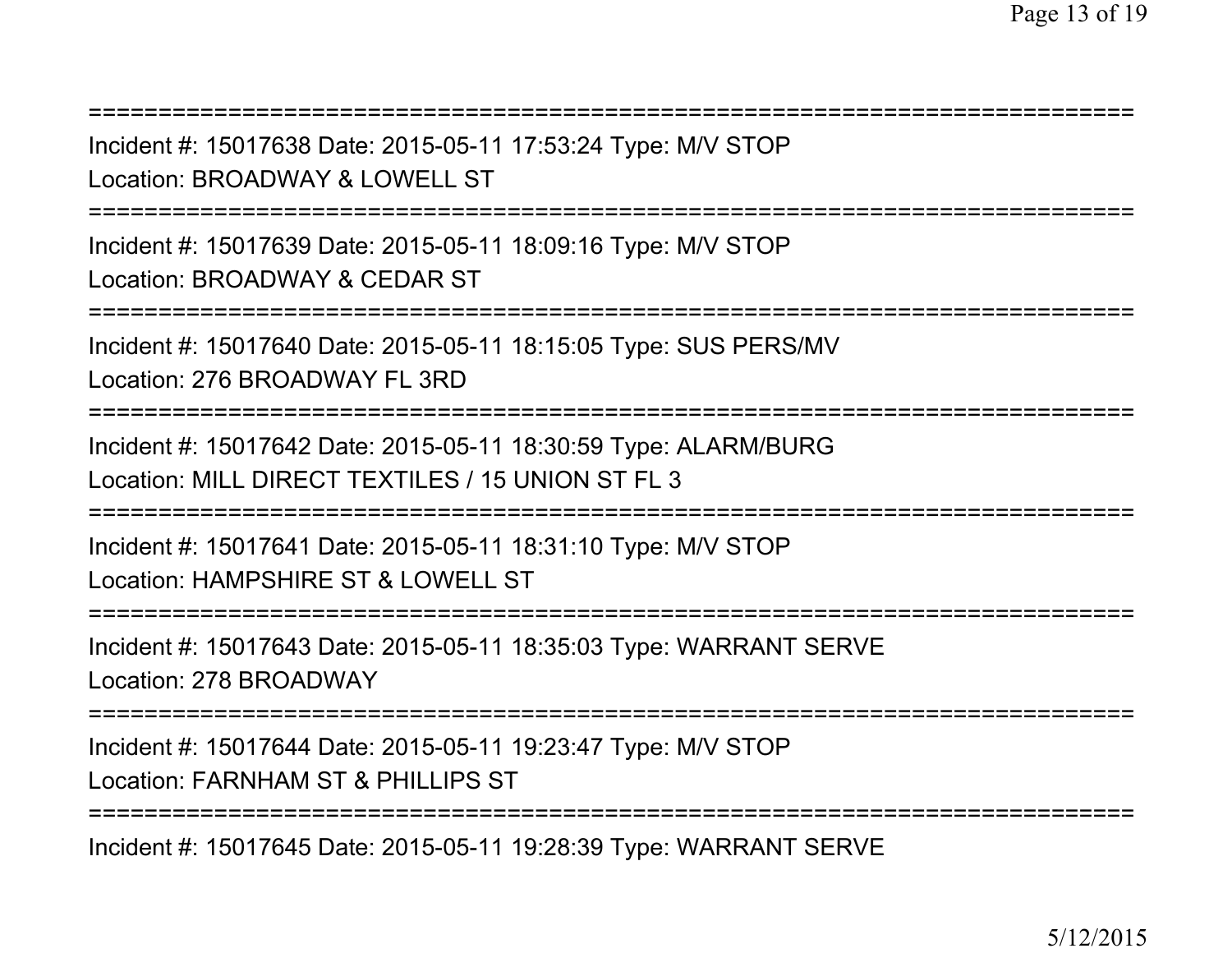| Incident #: 15017646 Date: 2015-05-11 19:29:43 Type: SUS PERS/MV<br>Location: 1 HOLT ST         |
|-------------------------------------------------------------------------------------------------|
| Incident #: 15017647 Date: 2015-05-11 19:39:21 Type: THREATS<br>Location: 490 HAMPSHIRE ST      |
| Incident #: 15017649 Date: 2015-05-11 19:41:13 Type: DISTURBANCE<br>Location: 475 RIVERSIDE DR  |
| Incident #: 15017648 Date: 2015-05-11 19:41:40 Type: M/V STOP<br>Location: 18 MARGIN ST         |
| Incident #: 15017650 Date: 2015-05-11 19:54:42 Type: KEEP PEACE<br>Location: 41 COOLIDGE ST     |
| Incident #: 15017651 Date: 2015-05-11 20:00:42 Type: HIT & RUN M/V<br>Location: 11 MT VERNON ST |
| Incident #: 15017652 Date: 2015-05-11 20:03:10 Type: M/V STOP<br>Location: 37 CROSS ST          |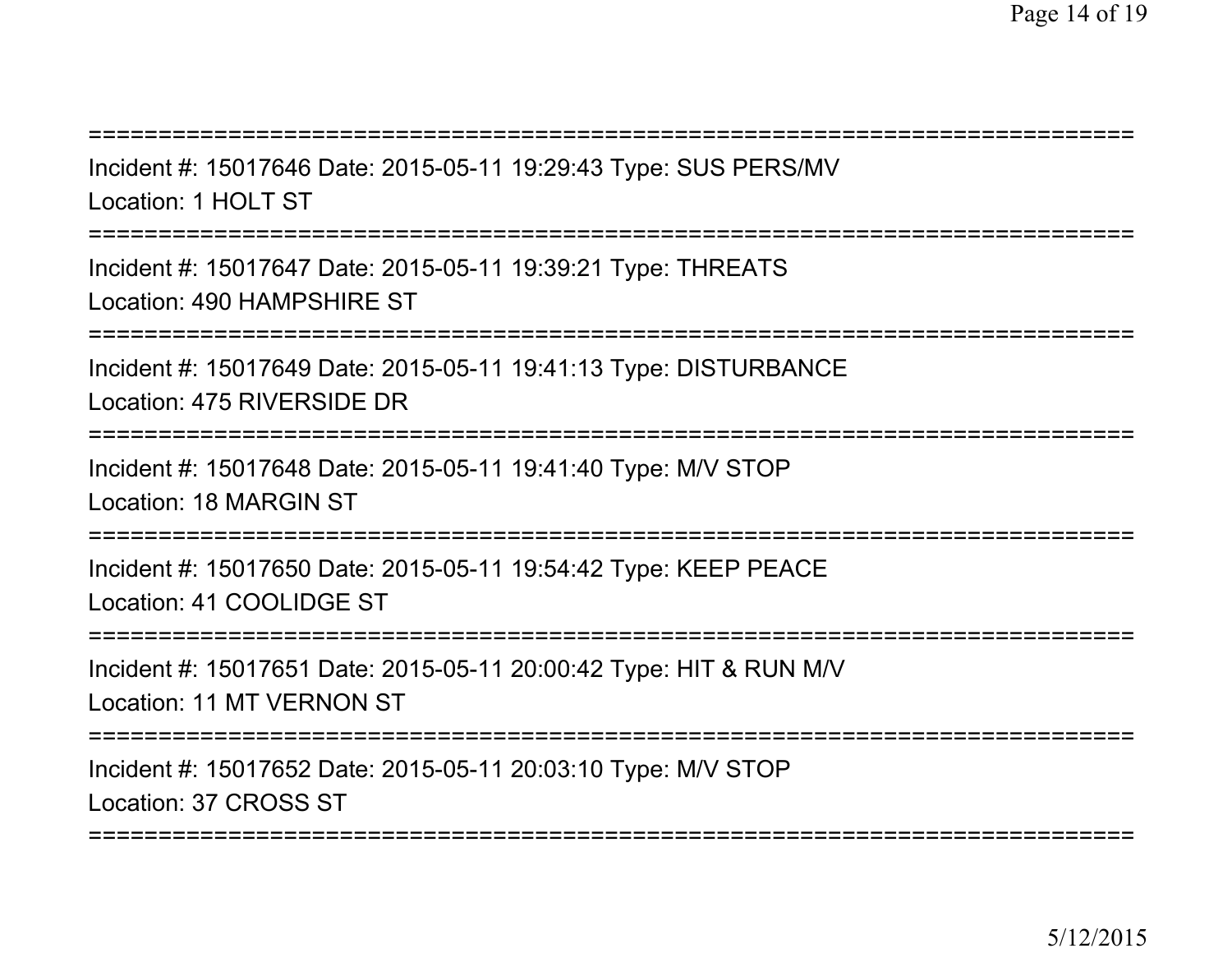### Location: 270 CANAL ST #223

===========================================================================Incident #: 15017653 Date: 2015-05-11 20:22:13 Type: THREATSLocation: 32 LAWRENCE ST===========================================================================Incident #: 15017655 Date: 2015-05-11 20:29:49 Type: M/V STOPLocation: ABBOTT ST & PARKER ST===========================================================================Incident #: 15017656 Date: 2015-05-11 20:31:56 Type: M/V STOPLocation: BROADWAY & LOWELL ST===========================================================================

Incident #: 15017657 Date: 2015-05-11 20:34:35 Type: M/V STOPLocation: BROADWAY & LOWELL ST

===========================================================================

Incident #: 15017658 Date: 2015-05-11 20:35:37 Type: M/V STOPLocation: BROADWAY & LOWELL ST

===========================================================================

Incident #: 15017660 Date: 2015-05-11 20:37:47 Type: ASSSIT OTHER PDLocation: 93 AMHERST ST

===========================================================================

===========================================================================

Incident #: 15017659 Date: 2015-05-11 20:37:53 Type: M/V STOPLocation: BROADWAY & LOWELL ST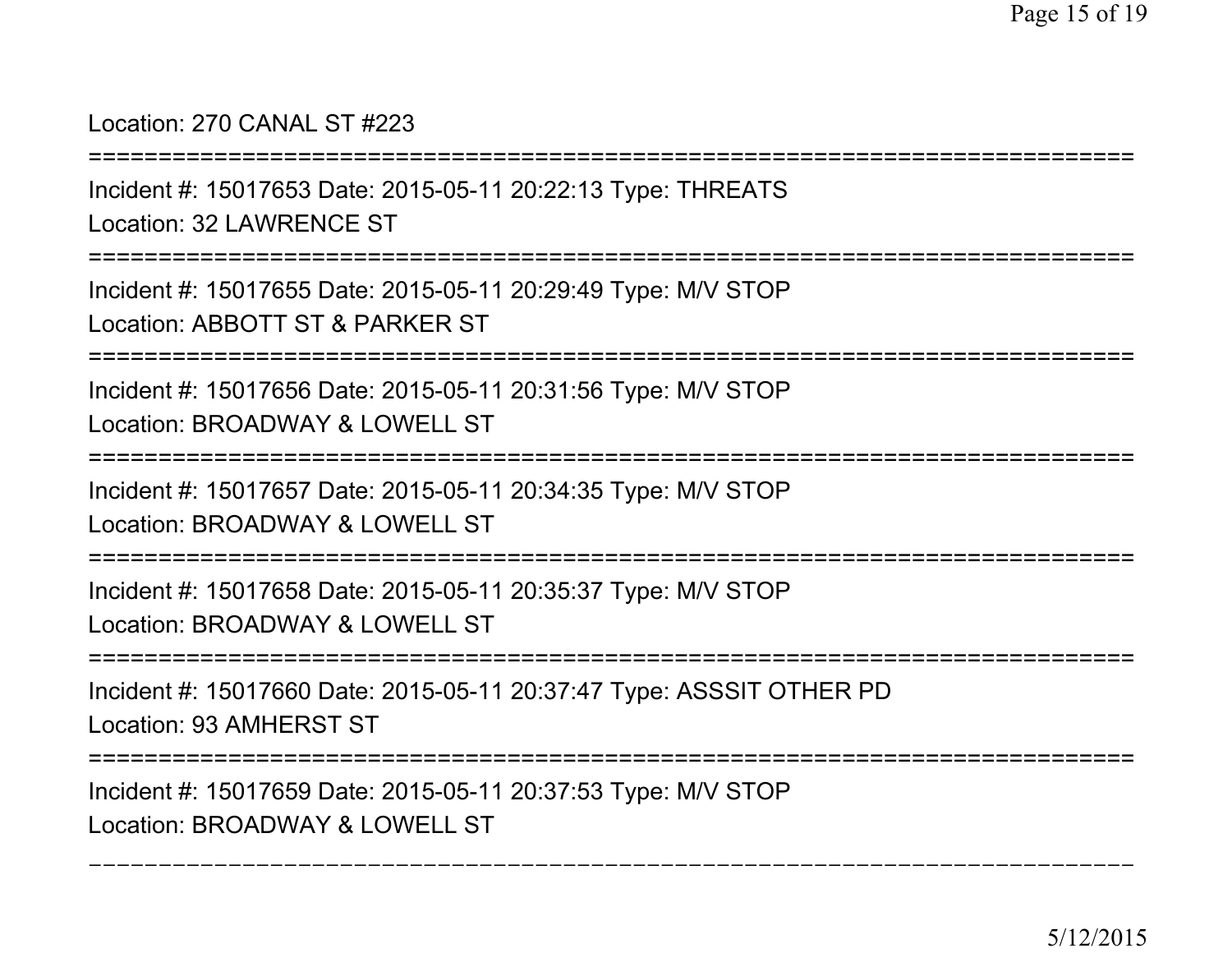Incident #: 15017661 Date: 2015-05-11 20:43:23 Type: M/V STOPLocation: MANCHESTER ST & WEST ST

```

===========================================================================
```
Incident #: 15017662 Date: 2015-05-11 20:51:30 Type: SEX OFF. PASTLocation: 62 KENDALL ST FL 2

===========================================================================

Incident #: 15017663 Date: 2015-05-11 20:53:59 Type: M/V STOP

Location: ESSEX ST & HAMPSHIRE ST

===========================================================================

Incident #: 15017666 Date: 2015-05-11 21:01:19 Type: THREATSLocation: 41 COOLIDGE ST

===========================================================================

Incident #: 15017664 Date: 2015-05-11 21:01:32 Type: DOMESTIC/PASTLocation: 18 BEACON ST #3

===========================================================================

Incident #: 15017665 Date: 2015-05-11 21:02:00 Type: GENERAL SERVLocation: 106 BERKELEY ST FL 2ND

===========================================================================

Incident #: 15017667 Date: 2015-05-11 21:06:09 Type: ALARM/BURGLocation: EXPRESS SHIPPING / 13 NEWBURY ST

===========================================================================

Incident #: 15017668 Date: 2015-05-11 21:15:50 Type: NOISE ORDLocation: 2 FITZ ST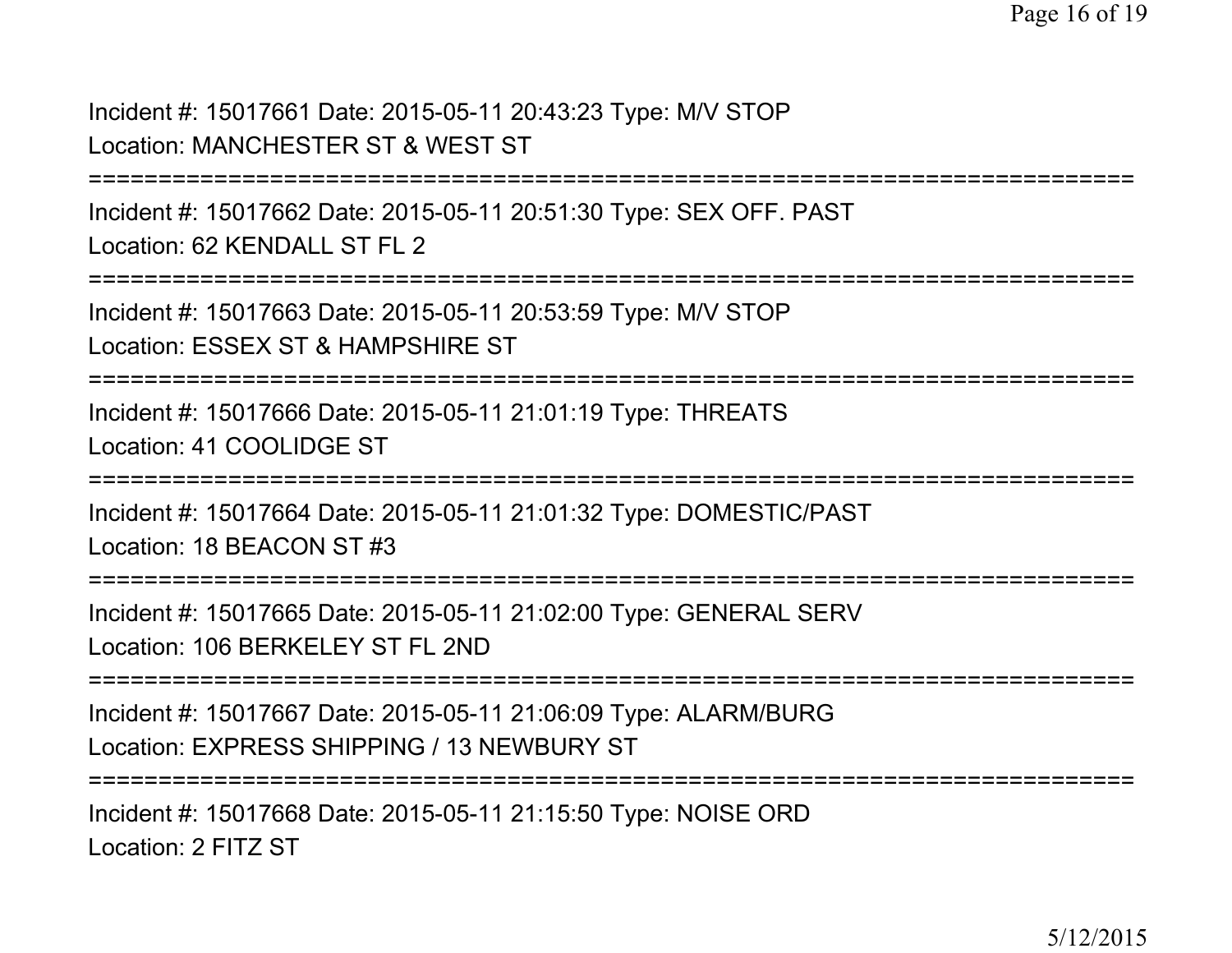Incident #: 15017669 Date: 2015-05-11 21:21:47 Type: SUS PERS/MVLocation: 6 LYNCH ST

===========================================================================

Incident #: 15017670 Date: 2015-05-11 21:24:38 Type: MAL DAMAGELocation: 2 BENNINGTON ST #78

===========================================================================

Incident #: 15017671 Date: 2015-05-11 21:56:50 Type: ALARM/BURGLocation: COMMUNITY DAYCARE / 50 PLEASANT ST

===========================================================================

Incident #: 15017672 Date: 2015-05-11 21:59:11 Type: M/V STOPLocation: BROADWAY & LOWELL ST

===========================================================================

Incident #: 15017673 Date: 2015-05-11 21:59:42 Type: M/V STOPLocation: ARLINGTON ST & WILLOW ST

===========================================================================

Incident #: 15017675 Date: 2015-05-11 22:05:24 Type: LARCENY/PROGLocation: PEMBERTON PARK / CANAL ST

===========================================================================

Incident #: 15017674 Date: 2015-05-11 22:05:56 Type: M/V STOPLocation: ANDOVER ST & S BROADWAY

===========================================================================

Incident #: 15017676 Date: 2015-05-11 22:28:24 Type: M/V STOP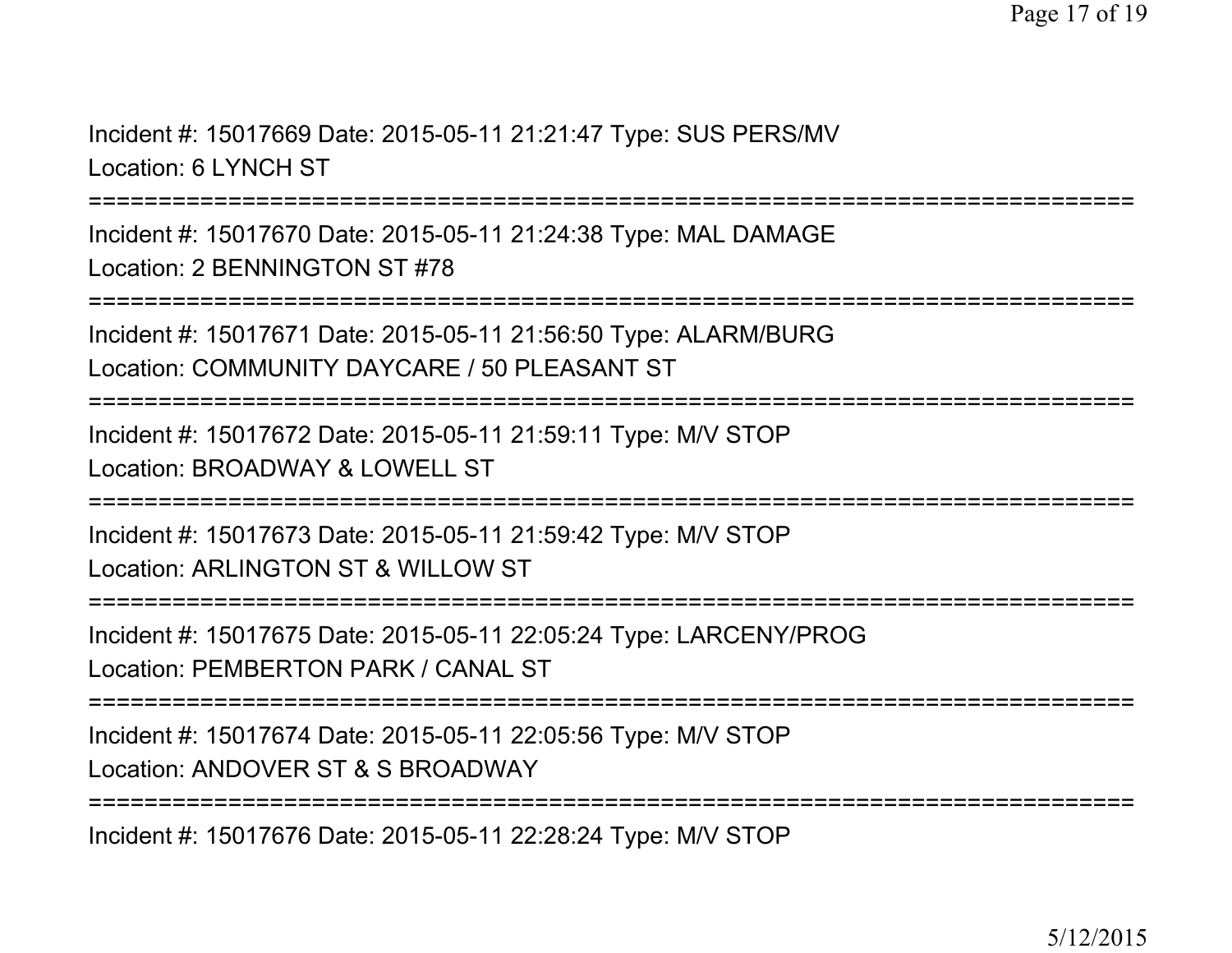| Incident #: 15017677 Date: 2015-05-11 22:29:46 Type: M/V STOP<br>Location: 130 COMMON ST                                |
|-------------------------------------------------------------------------------------------------------------------------|
| Incident #: 15017678 Date: 2015-05-11 22:34:32 Type: M/V STOP<br>Location: 30 S BROADWAY                                |
| ====================<br>Incident #: 15017679 Date: 2015-05-11 22:48:18 Type: NOISE ORD<br>Location: 17 WOODLAND ST FL 3 |
| Incident #: 15017680 Date: 2015-05-11 22:53:15 Type: M/V STOP<br>Location: 50 HIGH ST                                   |
| Incident #: 15017681 Date: 2015-05-11 23:23:55 Type: M/V STOP<br>Location: BROADWAY & HAVERHILL ST                      |
| Incident #: 15017682 Date: 2015-05-11 23:33:07 Type: M/V STOP<br><b>Location: ANDOVER ST</b>                            |
| Incident #: 15017683 Date: 2015-05-11 23:38:57 Type: M/V STOP<br>Location: 550 ANDOVER ST                               |
|                                                                                                                         |